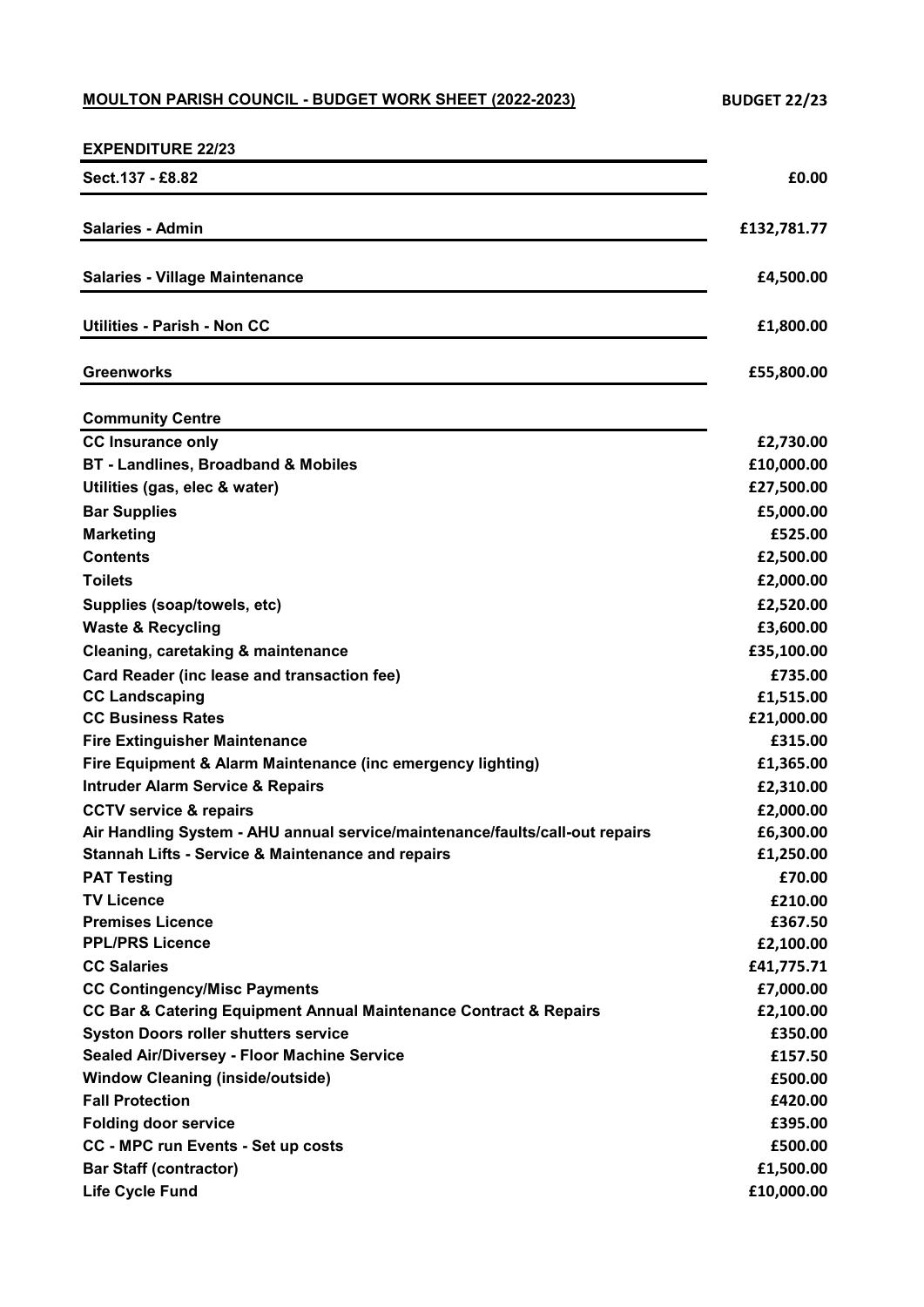| MOULTON PARISH COUNCIL - BUDGET WORK SHEET (2022-2023)                  | <b>BUDGET 22/23</b> |
|-------------------------------------------------------------------------|---------------------|
| <b>BMS (Building Management System) Service Contract</b>                | £2,000.00           |
| <b>External Entrance Doors and Foyer Doors - Annual Service/Repairs</b> | £1,050.00           |
| <b>Bookings Software</b>                                                | £201.00             |
| <b>Hall Floors Cleaning/Sealing</b>                                     | £975.00             |
| <b>Car Park Barrier</b>                                                 | £367.50             |
|                                                                         |                     |
| Catering/Café                                                           |                     |
| <b>Catering Charges</b>                                                 | £1,000.00           |
|                                                                         |                     |
| Cemetery (not inc monthly maint Greenworks)                             | £3,175.00           |
| <b>Planters &amp; Hanging Baskets</b>                                   | £1,575.00           |
| Village Maintenance & Street Furniture                                  | £20,903.00          |
|                                                                         |                     |
| Playground Equipment Inspections/Replacement/Upgrade                    | £2,625.00           |
| <b>PWLB's</b>                                                           | £82,272.00          |
| <b>Moulton Scene (design and print)</b>                                 | £9,450.00           |
|                                                                         |                     |
| <b>Village Events</b>                                                   | £13,500.00          |
|                                                                         |                     |
| <b>Admin (non Community Centre)</b>                                     |                     |
| <b>Insurance</b>                                                        | £3,675.00           |
| <b>Legal/Planning Fees/Prof Advice</b>                                  | £5,250.00           |
| Postage                                                                 | £315.00             |
| <b>Mileage/Travel Staff Expense</b>                                     | £315.00             |
| <b>Design/Printing (not MS)</b>                                         | £2,100.00           |
| Website                                                                 | £650.00             |
| <b>Computer Hardware</b>                                                | £7,000.00           |
| <b>Computer Software</b>                                                | £2,500.00           |
| <b>Internal Audit</b>                                                   | £750.00             |
| <b>External Audit</b>                                                   | £2,000.00           |
| <b>Subscriptions/Memberships</b>                                        | £2,625.00           |
| <b>Training</b>                                                         | £2,500.00           |
| <b>Stationery/Office Consumables</b>                                    | £2,100.00           |
| <b>Email/Data Charges</b>                                               | £2,100.00           |
| Photocopier                                                             | £2,100.00           |
| Misc (inc expenses)                                                     | £1,050.00           |
| <b>Election Costs</b>                                                   | £525.00             |
| <b>Accountancy Fees</b>                                                 | £3,675.00           |
| <b>Grants to organisations from MPC</b>                                 | £1,000.00           |
| <b>CIO</b>                                                              |                     |
| <b>Salaries &amp; Expenses</b>                                          | £56,451.04          |
| <b>TOTAL</b>                                                            | £628,367.02         |